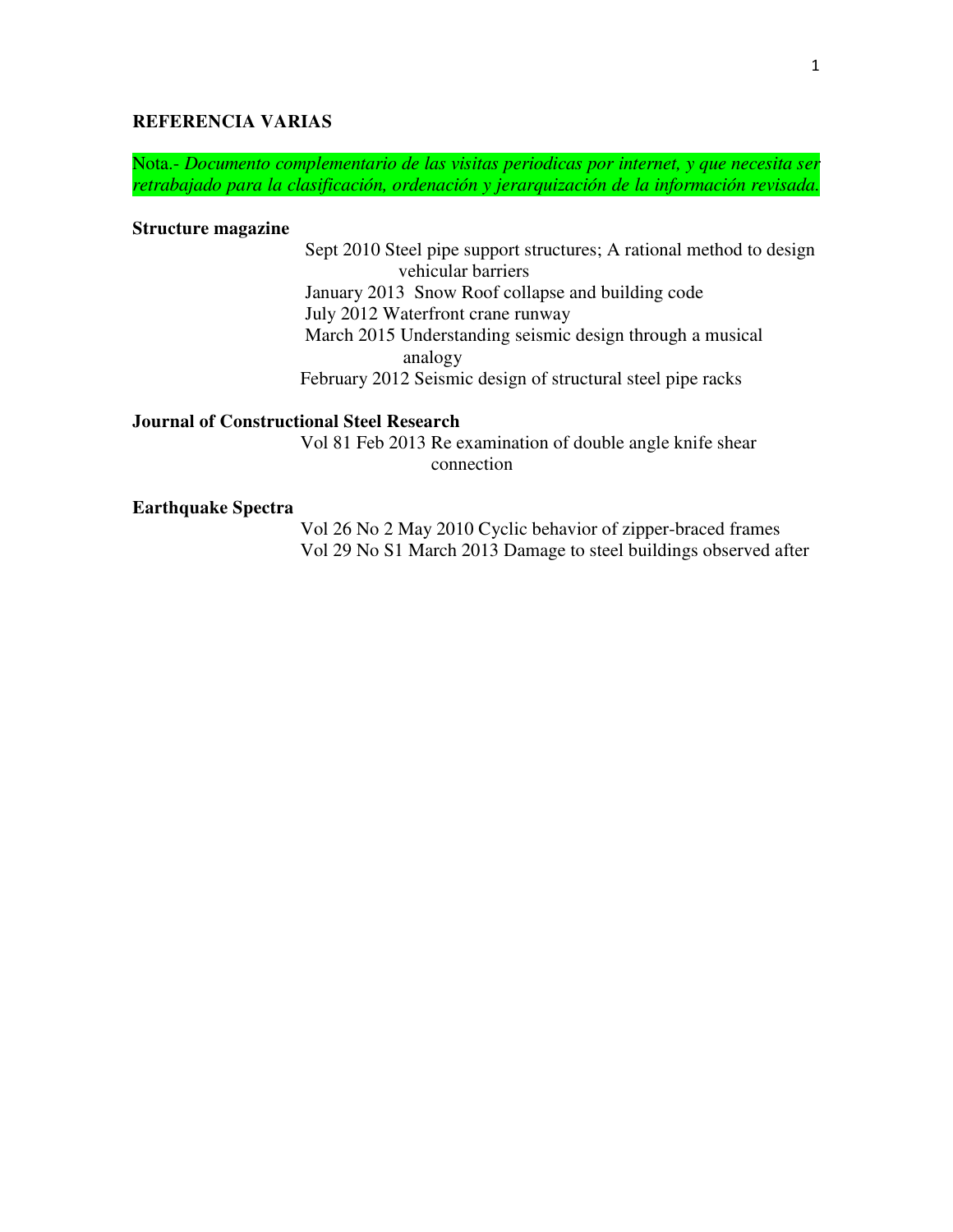|    | the                                                                   | 2011Tohoku-Oki                                      | earthquakes                                         |
|----|-----------------------------------------------------------------------|-----------------------------------------------------|-----------------------------------------------------|
| EE | SPECTRA                                                               | <b>BROWSE</b><br><b>Current Issue</b><br>All Issues | SEARCH<br><b>Current Issue</b><br><b>All Issues</b> |
|    |                                                                       |                                                     |                                                     |
|    | <b>Show References</b>                                                |                                                     |                                                     |
|    | Previous / Next Abstract   Issue Table of Contents   Bottom of Page ] |                                                     |                                                     |
|    | Earthquake Spectra -- November                                        | Options for selected articles Wiew My Articles      | (?)                                                 |
|    | 2004 -- Volume 20, Issue 4, pp.<br>1265-1278                          | Choose an action                                    | Go                                                  |

Criticism of Current Seismic Design and Construction Practice in Venezuela: A **Bleak Perspective** 

Gary R. Searer,<sup>a</sup> M.EERI and Eduardo A. Fierro,<sup>a</sup> M.EERI <sup>a</sup> Wiss, Janney, Elstner Associates, Inc., 2200 Powell Street, Suite 925, Emeryville, CA 94608

(Received 28 May 2003; accepted 15 March 2004)

During a recent visit to Caracas, Venezuela, the authors discovered that while Venezuela has adopted a building code with modern seismic provisions (Norma Covenin 1756-98) and does in fact enforce a majority of these provisions, significant conceptual errors in the design of the lateral force-resisting systems of new buildings are recurring on a near-universal level, often as a result of ignoring the potential adverse effects of nonstructural elements on the structural system. In the event of a large earthquake, this design philosophy will have substantial economic and life-safety repercussions unless the typical design philosophy of Venezuelan engineers and architects changes. It is hoped that this paper will serve as a call to action for engineers of all countries to recognize the potential adverse effects of nonstructural elements on the behavior of the lateral force-resisting system. ©2004 Earthquake Engineering Research Institute

### Vol 30 No 1, February 2014 Telecommunication systems performance: Christchurch earthquakes

#### **EERI Newsletter**

A partir de Septiembre 2013 ha sido reeemplazado por la publicacion quincenal **The Pulse of Earthquake Engineering** y los antiguos archivos de EERI Newsletter se pueden leer en www.eeri.org/cohost/member-resources/pulse/archives.

November 1996, A brief history of the International Association of Earthquake Engineering http://nees.org/resources/5617

Reducing earthquake losses: from research to practice Performance, Analyisis and design of flexural concrete walls. U of washinghton,., Seattle, Dawn Lehman and Laura Lowes

Report to the Canterbury Earthquake Royal Commission August 2011 Structural design for earthquake resistance, Rajjesh Dhakal

JSEE: Special Issue on Bam Earthquake

Performance of batten columns in steel building during the Bam earthquale of 26 december 2003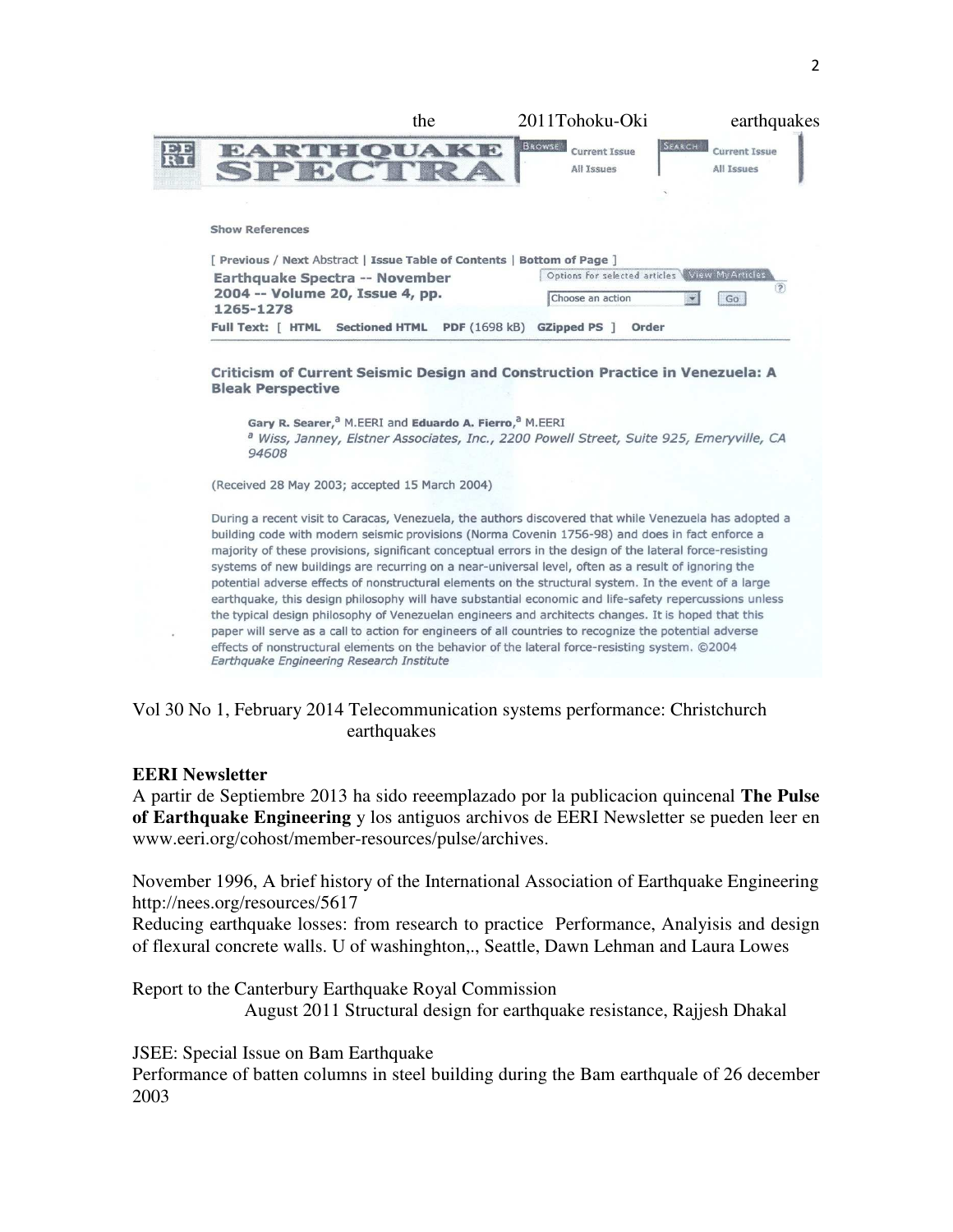#### **WCEE**

Ver www.iaeee.or.jp

The papers from 15WCEE are now available online.The electric copies of the 3345 papers presented in the 15th World Conference on Earthquake Engineering in Lisbon, Portugal, 2012 are posted online (http://www.nicee.org/wcee/).

#### **16 WCEE Chile, 2017**

Pendiente vaciar lista

#### **15 WCEE Lisboa 2012**

Paper 2996 A. Imanpur, R. Tremblay. Steel CBF seismic evaluation of muti-panel

## **14 WCEE China 2008**

Pendiente vaciar lista. Descargados trabajos chinoe italiano sobre sobre escaleras **13 WCEE Canada 2004** 

Battened built-up beam columns under cyclic loads, Paper No. 67

The effect of the length and location of yield zones on the accuracy of the spread plastic models, Paper 921

Paper 882 A simple low cycle fatigue model and its implications for seismic design

# **9 th US National and 10 th Canadian Conference on Earthquake Engineering**

Seismic performance of steel build-up battened columns Paper 1327 Torsional behavior of steel braced frames Paper 1080 Seismic design of steel structures in accordance with CSA-S16-09 Paper 1768 Comparison US and Canadian code requirements for seismic design of steel buildings Paper 296

#### **AISC**

AISC February 14, 2001 AISC Advisory

Changes to T, k and  $k_1$  dimensions for W-Shapes

Afecta el calculo de h/tw ( sección 4.2.1, Tabla 4.1 y Cap.17 de la Covenin 1618-98

AISC Technical Bulletin # 3 21 February 1997 Steel industry announces improved structural Grade for Buildings, ASTM A 572 GR50

AISC Teaching Aids for structural steel design courses, slides

## **MSC**

MSC February 1997 AISC Advisory on Mechanical Properties near the Fillet of wide flange shapes and Interim Recommendations, Juanary 10, 1997 October 2003 Blast resistant design February 2002 Design for cost efficient fabrication ( Cartelas) March 2009 Design of Vertical bracing connections for high-seismic drift Wooten s Third law\$ steel column design January 2009 Simple and Direct (DAM) , Shankar May 2007, Stability analysis and the 2005 AISC Specification , Shankar ( NASCC 2007) April 2013, Stability analysis design , C. Schwinger ( NASCC) February 2014, Stability Matters Are you sure that s fracture critical? Connor, Frank, etc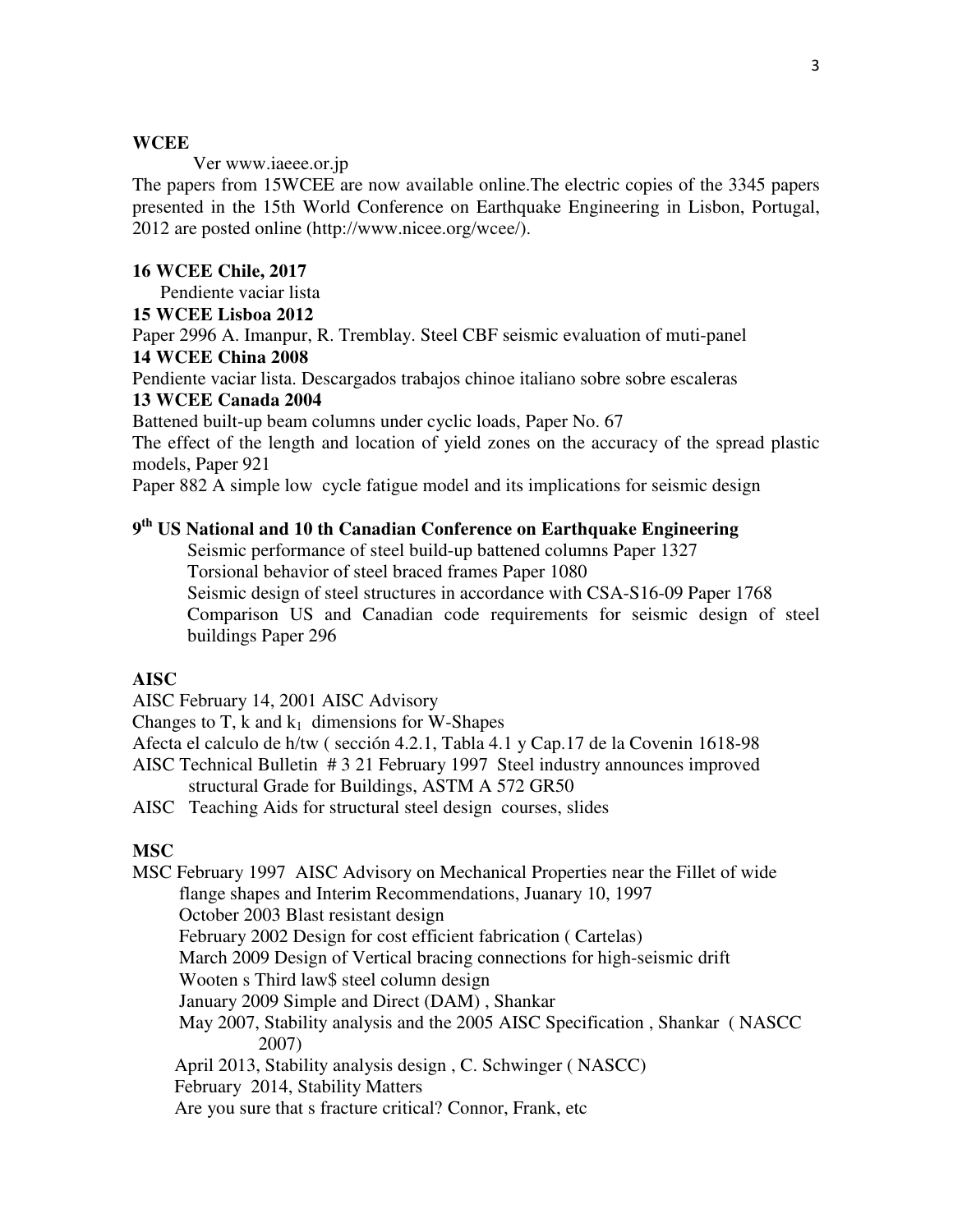March 2001, Tips for avoiding Office Buildiongs floor vibrations

August 2002 Carefully evaluate "code requirements" Duane Miller

December 2014 eccentrocoyu on fopérd beam,s

Splices in bent edge platye,

## **MSC Steelwise**

 December 2014 The right connection February 2008 Simple shear connection Limit states December 2008 Under foor , composite design May 2008 What every fabricator wants you to know about welding November 2011 Resolving a conflict in seismic requirements for non buildings structures

July 2008 The hole story

March 2008 Roof diaphragm and low rose seismic design

### **AISC Engineering Journal**

3Q 2007 Geometric Formulas for Gusset Plate Design

- 3Q 2010 Transfer forces in steel structures
- 4Q 2006 Evaluating Single Angle compression struts using an effective slenderness approach
- 4Q 2013 Torsional and constrained-axis flexural-torsional buckling tables for steel W Shapes in compression
- 4Q 2014 Evaluation and repair of bridge truss gusset plate
- 3Q 2013 A flexibility-based formulation for the design of continuity plates in steel SMF
- 3Q 2013 A simplifies approach for joist girder moment frames design using equivalent beam theory
- 3Q 2013 Stability design of cross-bracing systems for frames
- 3Q 2013 Notes on the nodal and relative lateral stability bracing requirements of AISC 360
- 2Q 2013 Flange bending in single curvature
- 1Q 2010 Critical evaluation of equivalent moment factor procedures for laterally Unsupported beams
- 1Q 2014 Experimental Investigations of steel joist design for ductility strength Limit state
- 1Q 2001 Fundamentals of beam bracing, Yura
- 2Q 2011 On the need for stiffeners for and effect of lap eccentricity on extended single plate connections
- 1Q 2014 Local stability of double-coped beams
- 1Q 2015 Plastic strength of connection elements
- 1Q 2010 Notes on the impact of hole reduction on the flexural strength on rolled beams
- 4Q 2009 Design and behavior on multi-orientation fillet weld connection
- 4Q 2009 Design aspects of single-angle members
- 3Q 2012 Prying action for slip-critical connections who bolt tension and shear interaction
- 2Q 1997 Truss analogy for steel moment connections
- 1Q 2010 Impact of diaphragn behavior on the seismnixc design of low rise steelbuilding
- 1Q 2008 Block shear equations Revisited..Again
- 1Q 2012 Recommendations for shear lag factors for longitudinally welded tension members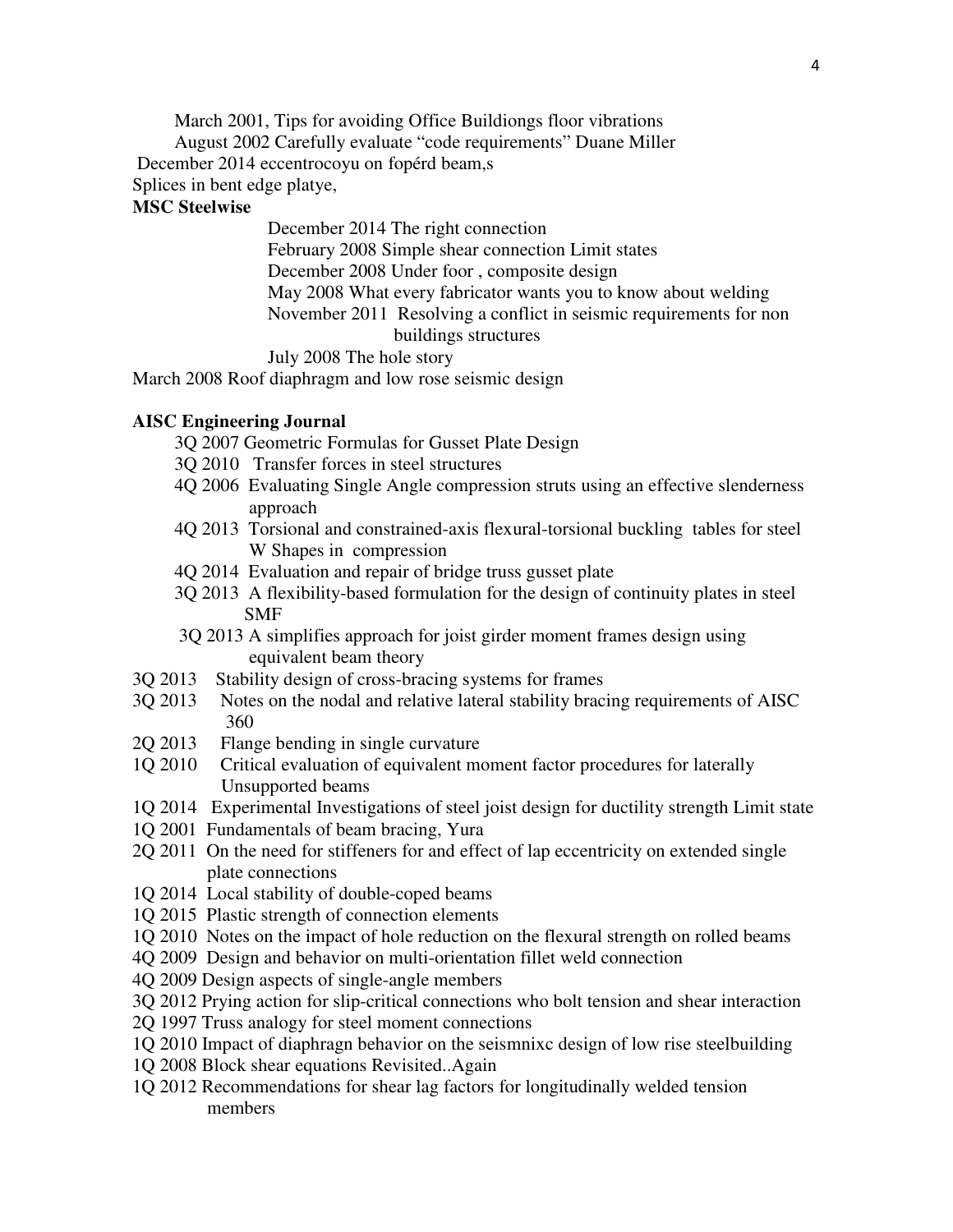- 4Q 2012 Axial capacity of eccentrically loaded equal Leg single angles: comparisons of various design methods
- 3Q 1997 Calculation of the plastic section modulus using computer
- 1Q 2012 Recommended for shear lag factors for longitudinally welded tension members
- 1Q 2008 Block shear equations revisited,,, again
- 3Q 2010 Single plate shear connection design to meet structural integrity requierements



196 / ENGINEERING JOURNAL / THIRD QUARTER / 2010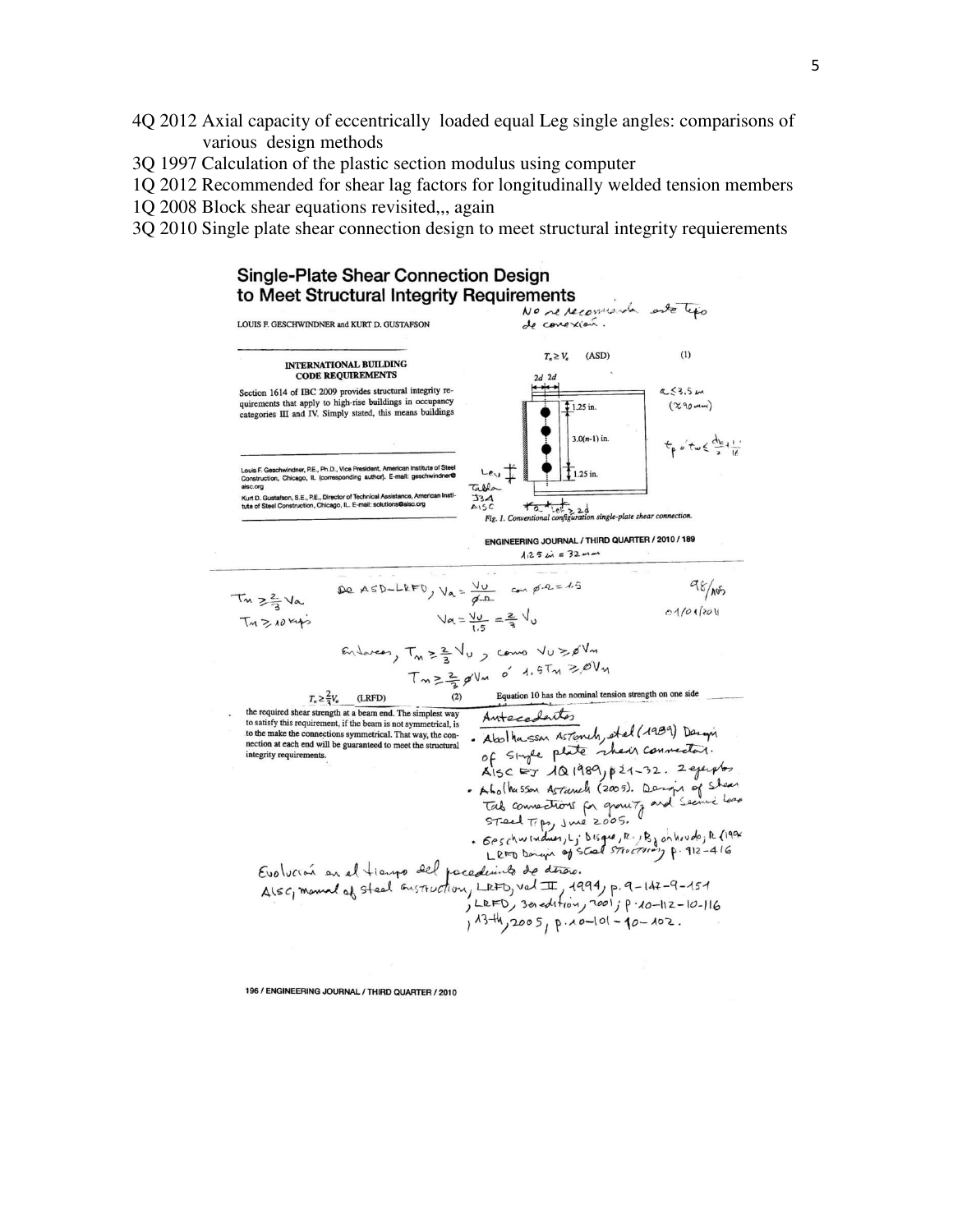## **ERRATA**

## An Experimental Study of Block Shear Failure of Angles in Tension

Paper by HOWARD I. EPSTEIN (Second Quarter 1992) Errata by HOWARD I. EPSTEIN

Figure 1 in this paper showed, in part:



The paper states that standard gage lines were used for the angles and  $g_1$  and  $g_2$  are given in the paper for the 5-in. and 6-in. connected legs. This figure incorrectly showed the gages. The correct labeling should have been:

This error was brought to light by the discussion of the paper "AISC Rules for Block Shear—A Review" by Geoffrey L. Kulak and Gilbert Y. Grondin. It should be noted that the numbers shown in the 1992 paper are correct and are based on the gages shown in the corrected figure and on the governing block shear equations at the time of publication. The LRFD block shear equations have gone through two revisions since that publication.



Fig. 1. Sign of stagger.

 $#38 - 5x3$ <u>lo</u>  $\circ$  $\circ$  $\circ$  $\circ$  $\frac{1}{2}$  0 0 3  $\circ$  $0<sub>0</sub>$ Connections tested. ဖ LTOst BOLT<sub>S</sub>  $\mathbf{g}_{_2}$ (co) Fig. 2.  $\circ$  $\circledcirc$  $#37 - 5x3$  $\circ$  $\circ$  $\circ$  $\circ$  $\circ$  $\circ$  $\circ$  $\circ$  $\circ$  $\frac{1}{2}$  $\circ$  $\circ$  $\frac{2}{3}$  $\circ$   $\circ$  $\frac{3}{2}$  0 0 0  $\circ$ 242 / ENGINEERING JOURNAL / FOURTH QUARTE  $2002$ j

- 2Q 1992 An experimental study of block shear failure of angle in tension
- 4Q 2001 AISC LRFD Rules for block shear in bolted connection a review; discussion in 4Q 2002 ; closure 4Q 2002
- 1Q 2005 Discussion Using moment and axial interaction equations to account for moment and shear lag effects in tensionmembers
- 4Q 2002 Block shear and net section capacities of structural tees in tension : test6 results and code implications
- 4Q 2010 Prediction of bolted connectioncapacity for block shear failure along atypical paths
- 4Q 2010 todo el EJ
- 3Q 2011 Seismic design and response of crane supporting and heavy industrial steel structures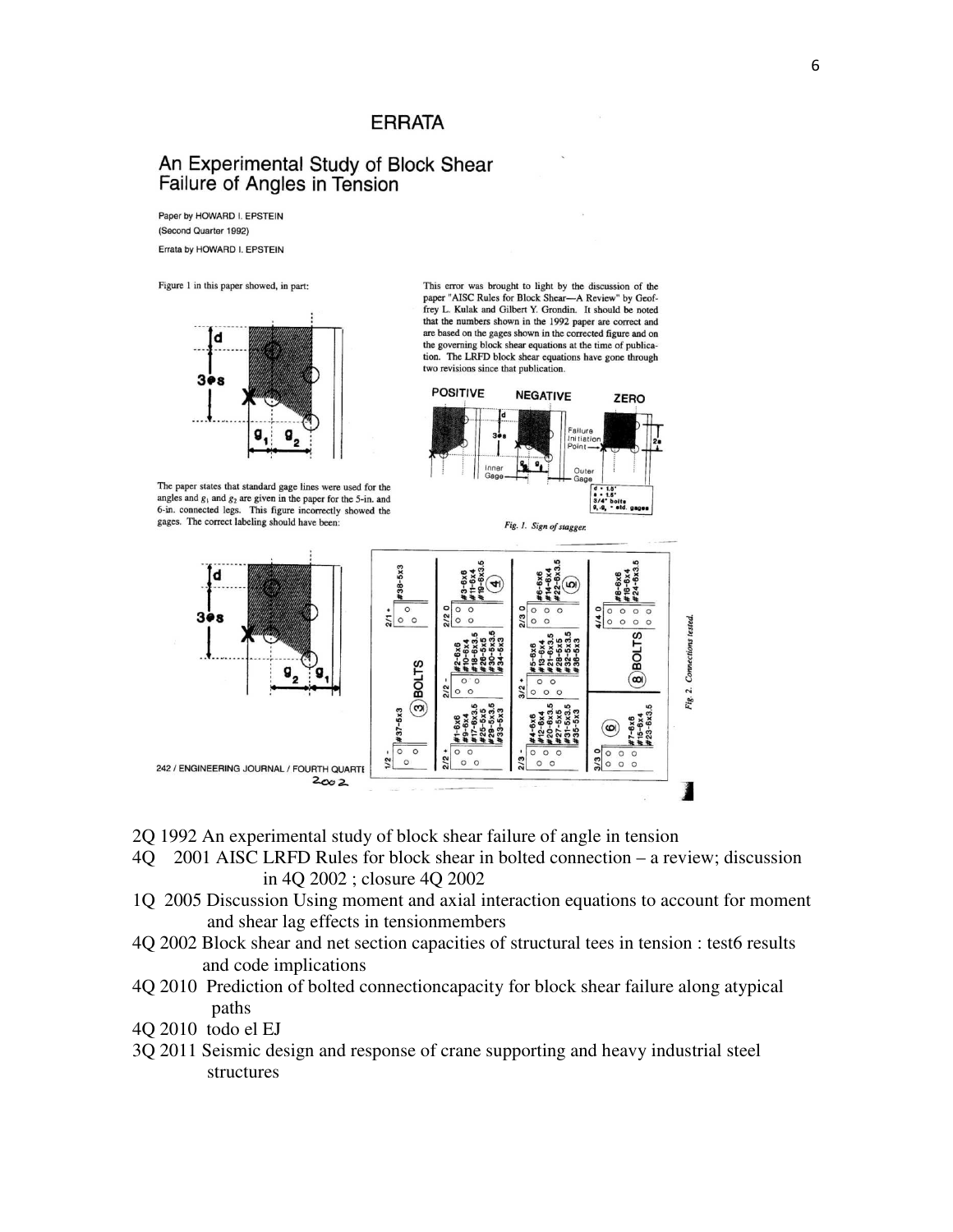#### **SSRC**

- **Celebra sus reunions anuales dentro delNASCC de AISC**
- 2012 Experimental studies of stability: have we solved the problem. Peter C Birkemoe
- 2007 Recommendations for the use of direct second-order inelastic analysis to design steel frames
- 2012 New shear design criteria for plate girders, Sing C Lee, Doo S Lee and Chai H Yoo
- 2009 A proposed simplified Canadian beam design approach
- 2009 Stiffener requirements to prevent edge buckling, Bo Dowswell
- 2012 Moment-shear interaction in plate girders Sing C Lee, Doo S Lee and Chai H Yoo

 Effective slenderness approach for evaluating single angle compression struts, LeRoy A. Lutz

December 1998 Research Report UMCEE 98-44Special truss frames. Design Guide. Subhash Goel,et al. The University of Michigan \$19

#### **NASCC**

Pendiente incorporar lista de las mas recientes

- 2014 N50 The use and design of slip critical bolts
- 2005 Stability design of steel buildings . A new Approach. Larry Griffis and Don White, con ejemplo
- 2014 N54 Stability analysis of single plate shear connection and doubole couped beams
- 2014 C5 AISC seismic Provisions then and now
- 2014 N18 Direct ANalyisis method , Now and the future
- 2008 Impact of diaphragm behavior on the seismic design of low riose steel buildings, **Tremblay**
- 2014 C7 Column base and splice details
- 2014 N15 Design tips for constructible steel framed buildings in high seismic regions
- 2014 N55 Effect of Frame action, Chevron Brace Gusset connections
- 2014 ES5 Murray Floor vibration Theory and applications
- 2014 N32 Three dimensional finite elements simulation of the behavior of multitier brace frames
- 2014 Design of multi-tier CBF in-plane seismic demand
	- Ver tesis doctoral "Seismic behavior and design of friction CBF for steel Buildings"1993 U of British Columbia; Tambien Michaerl Bloom, Master Thesis (2009) Elastic and inelastic stability if two –panel tiered CBF. Marquette University
- 2014 N9 Design, fabrication and Constructio problems
- 2014 N24 Selecting the appropriate seismic system for your steel project
- 2013 N4 Malley AISC 341
- 2013 N72 Welding symbols and presentation for designers and detailers
- 2013 N7 Multi-tier CBF
- 2013 N6 2<sup>nd</sup> edition of Seismic Manual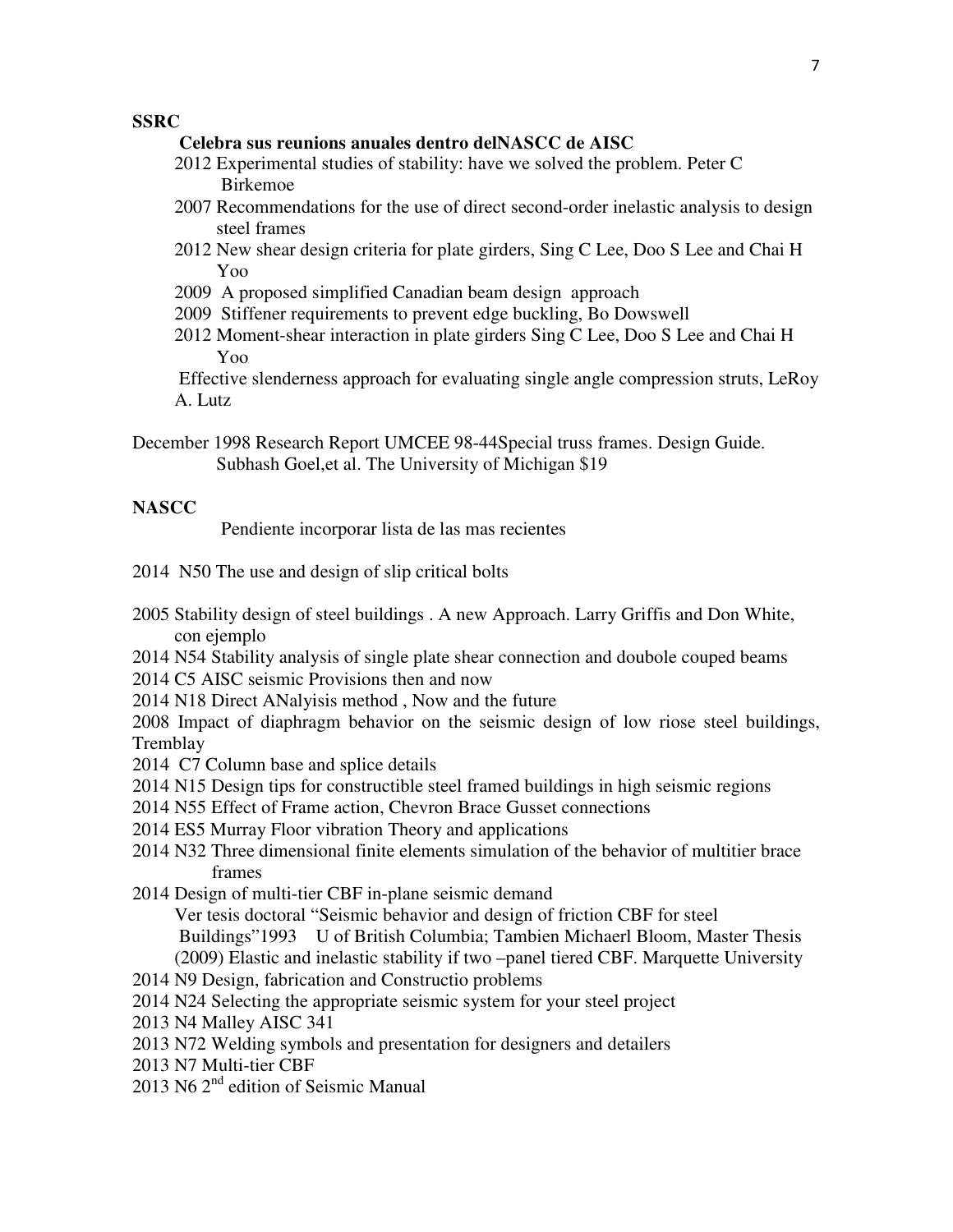2011 T.H.Higins SCBF Gusset plate connection design Charles Roeder and Dawn Lehman 2010 D10 Filet weldings

2010 E27 Slip critical connections. Design specifications and current research 2009

X2 Connections

 E3a Design of vertical bracing connections for high seismic drift ,Thornton and Muir 2006 Crane runway loadings for industrial facilities-vertical, lateral and longitudinal. A review of international codes and standards.

One approach to inelastic analysis and design , Ronald Ziemian, Donald White, Gregory Deierlein, William McGuire, 19-1 y siguientes

N4 Malley Special CBF Provisions

Finley A. Charney, Economy of steel framed buildings through identification of structural behavior

- 2005 Recent research on seismic behavior of deep column to beam welded RBS moment connections and design implications
- 2001 Seismic deign of connections in concentrically brace frames, William A. Thornton, Cives Engineering Corporation

1996. Roof and floor diaphragms, L. D: Lutrell

1996. LRFD Desohn of stepped crane columns in industrialbuildings. Laurie Kennedy Combined stresses in gusset plates, W.A. Thornton Cives Engineering Corporation Connection design for steel structures. Bracing. Structural Design Solutions, LLC

### **ArcelorMittal**

Earthquake resistant steel structures

Steel Buildings in Europe. Edificios de acero de una sola planta. Parte 1: Guia del arquitecto

Design Guide for Floor Vibrations

#### **PSSC**

2004: Ductile Gusset plates-Test and analysis. Dean T. Mullin and J.J. Roger Cheng Response of seismically loaded low rise steel CBF Structures with inelastic Gusset Plate Connections Dean T. Mullin and J.J.j:J. Roger Cheng Performance and behavior of Gusset Plate connections. Charles Roeder, Dawn

Lehman

 SCBF Gusset Plate connections design . Charles Roeder, Dawn Lehman Performance-based seismic design of braced-frame connections. Charles Roeder, Dawn Lehman, Jung Han Yoo

How accurate are current floor vibrtation analyisi procedures? Murray

### **STEEL TIPS** (www.steeltips.org)

 June 2008 Seismic Behavior and design of base plates in braced frames, AbolhassanAstaneh-Asl

#### **NEES**

2007 Structural Congress in Long Beach, 16-19 May Behavior and design of zipper Frames, Chuang-Sheng Yang, Roberto T Leon, Reginald DesRoches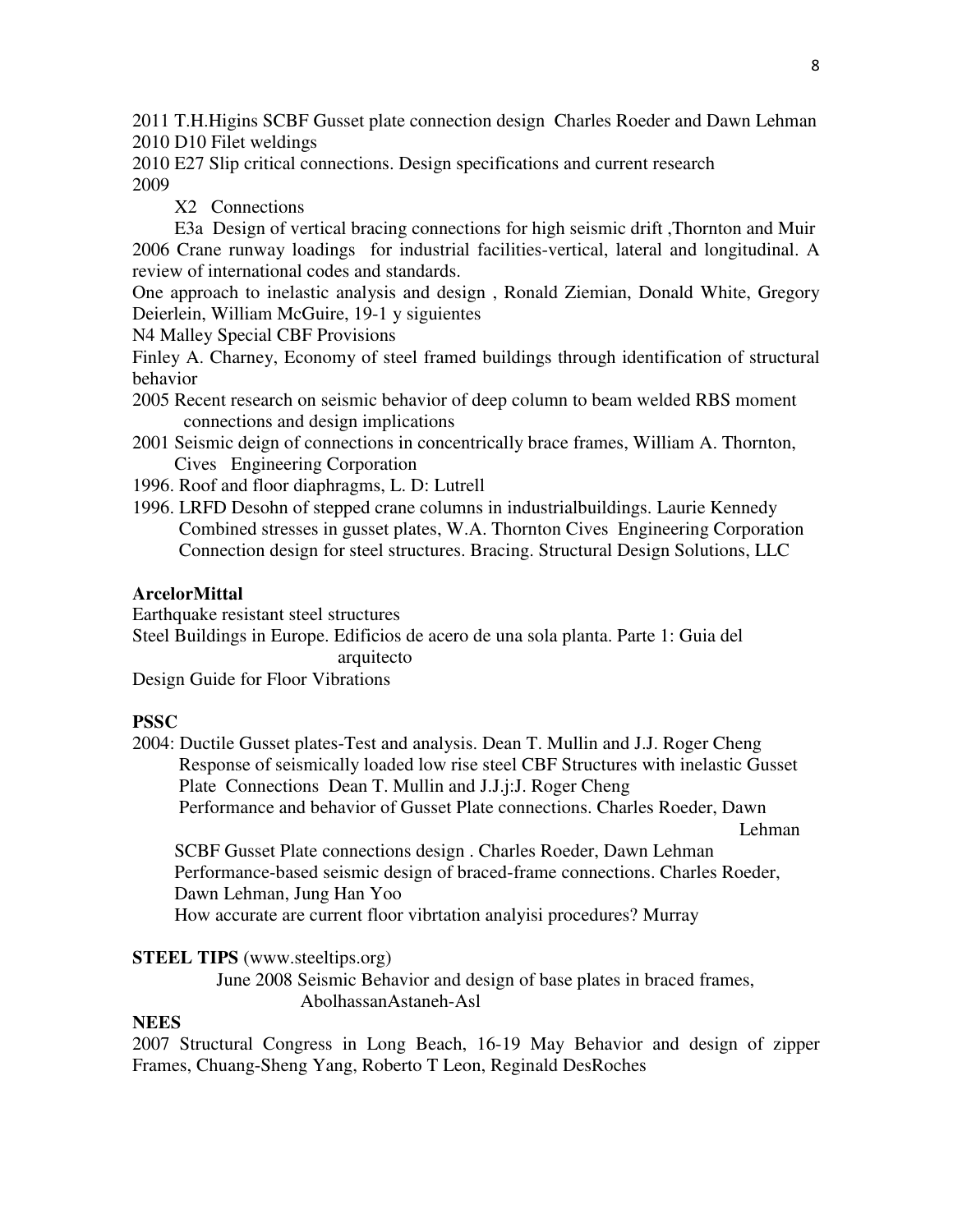#### **ASCE**

#### **Journal of Structural Engineering**

December 2003 New design rule for intermediate transverse stiffeners attached on web panels

April 2003 Steel- concrete composite beams considering shear slip effects

June 2003 Behavior and modeling of a bolt bearing on a single plate. El modelo justifica distancia desde el borde del agujero al borde de la plancha Le- 0.5db

September 2006 Behavior of steel double-channel built up chords of special truss moment frames under reversed cyclic bending

June 2002 streamline geometry optimizacion in beam-column connection

- January 2004 Compressive strength of solid round steel bars
- August 1994, Guidelines for design of joints between steel beams and reinforced concrete columns

**PRACTICE** Periodical on structural design and construction

Revisada en la Biblikoteca de la USB, Sartenejas

February 1996 Simple formula for eccentric bolted connection design August 1998 Comparison of BS 5950 and AISC LRFD Codes of practice

#### **Canadian Journal of Civil Engineering**

Revisada en la Biblioteca de Funvisis

1996 23 Sesimic design of steel buildings:lesson from the 1995 Hyogo-ken Nanbu earthquake

2013 40 Damage to industrial structures due to the 27 february 2010 Chile earthquake

### **VARIOS**

#### **Webinar**

 EERI/NEES Webinar Feb 15, 2012 Improving the seismic performance of CBF, Charles Roeder and Dawn Lehman

## **FEMA**

FEMA 450-september 2005 Seismic considerations for steel storage racks located in areas accesibles to the public

June 5-8, 2002 Structural specialty conference of the Canadian Society of Civil engineering, Block shear failure of bolted gusset plates, Bino Baljit, Gilbert Grondin

Connections in steel structures V, June 3-4, 2004 Evolution of shear lag block shear provisions in the AISC Specification

Connections in steel structures IV, October22-25 , 2002 Block shear failure in steel members – a review of design practice

#### **TEG**

Formato pdf de internet Jesus E Molina. UCV. Elaboracion de un manual de diseño sismorresistente de Edificaciones de acero bajos los sistemas SMF,SCBF y EBF basado en las normas ANSI/AUISC 360-05 y 341-05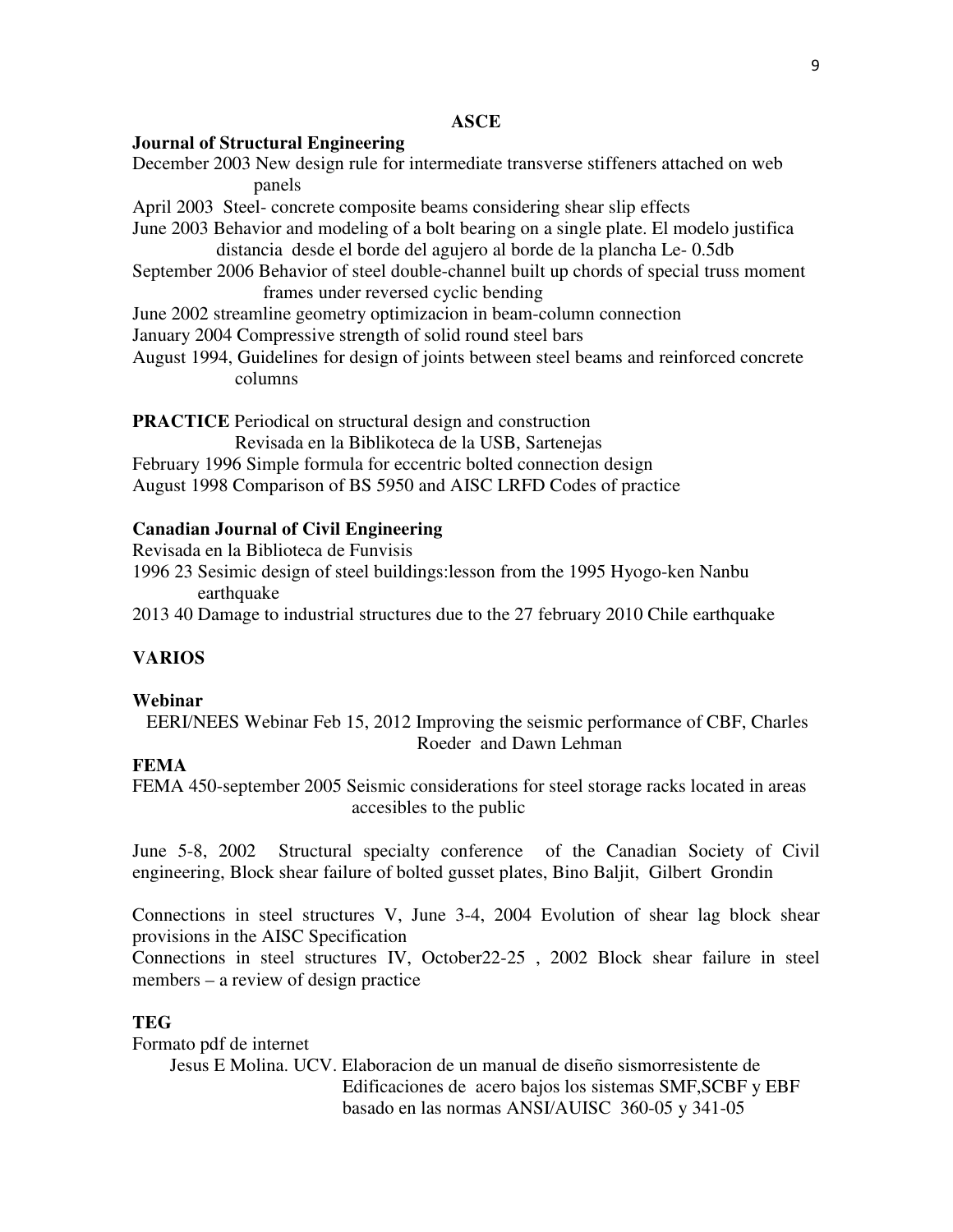Five useful stability concepts , Joseph A Yura

Fabio Hoyos Toro. Conectores de cortante para entrepisos metalicos

www.engr.usask,ca(classes/CE website CE 461.3

Ingeniería 8-3 (2004). Julio cesar Baeza, Gabriel Vargas, David Perez Navarrete. La peligrosidad de las mamparas elevadas ( anuncios espectaculares) ante viento huracanado

## **JOURNAL of Constructional Steel Research**

Vol 102 November 2014 Local failures of coped steel beams- A state opf the art review

## **Revista internacional de Desastres Natules, Accidentes e Infraestructura Civil**

Vol8 (2) Curvas de fragilidad debidas a viento para edificaciones industriales metalicas, Luis A Godoy

Vol 1 1, Mayo 2001 Verificacion de las curvas de capacidad de Hazus para Puerto Rico

Vol 6 (1) Analisis dinamico de mastiles arriostrados ( guyed towers)

Vol 6 (1) Daños causados por el huracan Katrina en Biloxi,Mississippi

Vol 6( 1) Daños en tanques de almacenamiento de combustible debidos al huracan Rita Distribucion de presiones de vientos huracanados sobre tanques cortos mediante estudio de túnel de viento. Luis A Godoy

Vol 3 (1) Mayo 2003 Colapso de un tanque metalico en construccionbajo la acción del viento, Luis A Godoy

Vol 5 ( 2) Metodologia para la estimación de daños estruicturakes ocasionados por vientos huracanados en edificaciones industriales

 Vol 12 ( 2) Patrones de carga reglamentarios para torres de transmisión de alta tensión sujetas a viento intenso.

Vol 10 (2) Analise dinamika de uma torre estaiada submetida a tormenta EPS

# **SOCIEDAD MEXICANA DE INGENIERÍA SÍSMICA**

No. 85 2011 Comportamiento no lineal de marcos ductiles de concreto reforzado con contraventeo metálico chevron. Propuesta de diseño . Arturo Tena CoOlunga

## **WELDING INNOVATION**

Vol XVBIII No 2, 2001 Mixing welds and bolts, Part 1, Duane Miller Vol XIX No 2, 2002 Mixing welds and Bolts , Part 2 Duane Miller Vol XIX No 1, 2002 Designing fillet welds for skewed T-Joints, Part 1

Joint Structural Division Annual Seminar 2004. New perspectives in the Design & Construction Foundation Structures.

Interaction between strucrtural and Geothecnical engineer.Professor J.B.Burland

Daniel T. Li, Engineering International. Ejemplos de calculo. Compiosite beam design wirh Verco Floor Deck based on AISC.ASD

## **Australian Steel Institute.**

**Steel Construction** Vol 32 Number 4 dec 1998 Full scale experimental of a steel portal frame building. Reproduction of V32N4 Dec 1998 Printing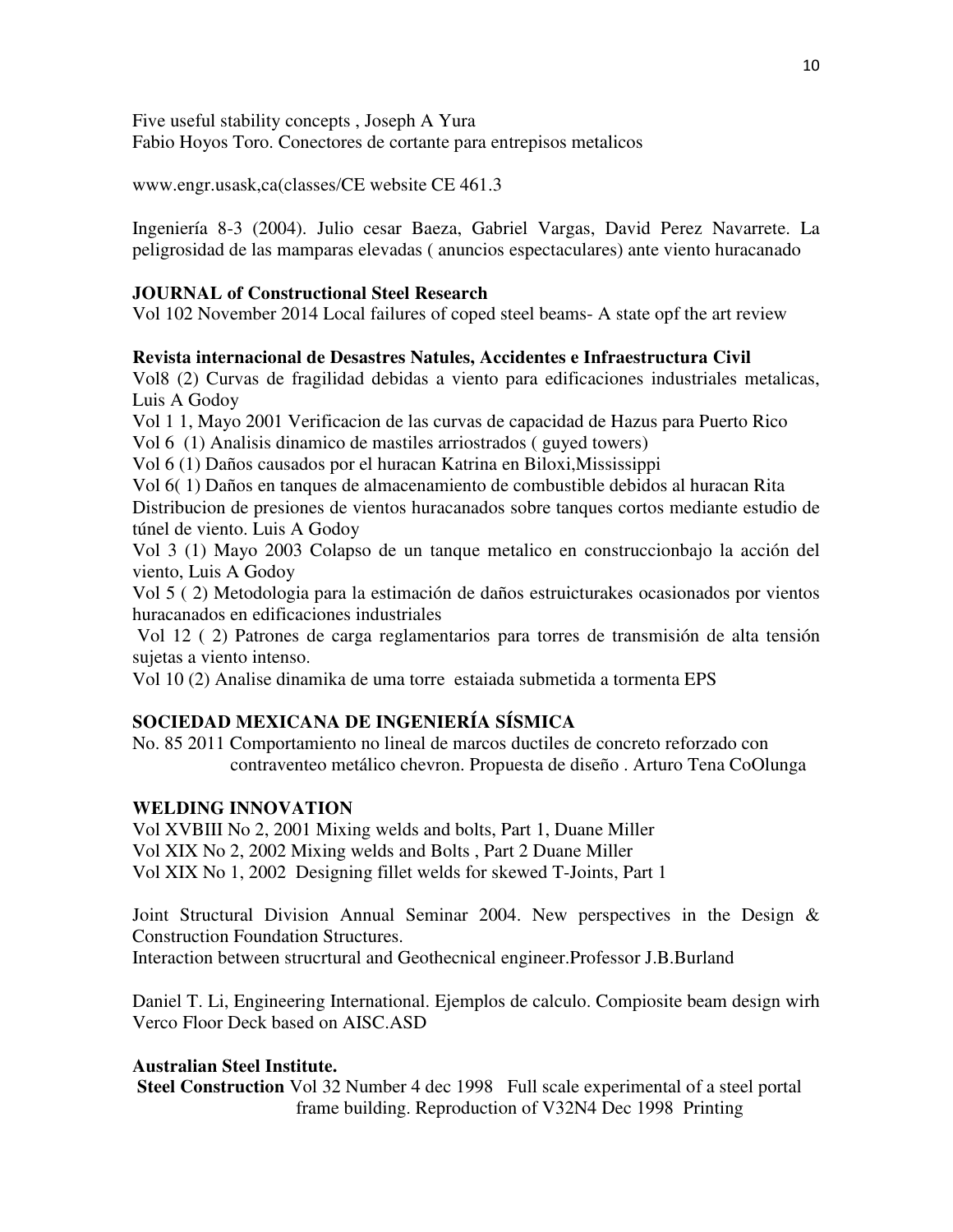Vitelmo Bertero *The role of ductility in seismic-resistant design of structures.*Dejamos en Caracas una copia y ha sido imposible recuperarla por internet, aun entre sus alumnos de la U de Berkeley.

www.ksssc.or.kr Steel structures Numerical evaluation on Warping constants of general cold-formed steel open sections. Dung M. Lue, Jui-Ling Lui and Ching.Hau Lin

### **Electronic Journal of Structural Engineering**

The seat ange role on moment –rotation response of bolted angle connections . A. Pirmoz, F. Danesh

**The University of Sydney**, School of civil engineering. Research report R912 March 2010. N.S: Trahair. Steel cantilever strength by uinelastic latwral vbuckling+

## **NIST GCR**

NIST GCR 10-917-4

Seismic design of cast-in –place concrete diaphragms chords, and collectors . A Guide for Practice Engineers Jack Moelhle, John Hooper, etcv

## **CIRSOC/ INTI**

Presentacion CIRSOC 201 Ing. Tomas del carril, buena presentación de la parte de confiabilidad

### **NZZSEE**

2012 NZZSEE

 P Bonelli, Improvement for the seismic design of reinforced concrete walls in Chile and suggestions for the refinement of other seismic code provisions

Rajish P Dhakal, Strategy for anti-buckkling design of transverse reinforcement

## **ACI**

### **Concrete International**

Sam Eckildsen, Footing intertaction diagrams . Concrete International , March 2003, 104- 109

Journal of Structural Engineering, Sept 2001 Oguzhan Bayrak and Sheikh, A, Plastic hinge analyisis

Tom Murray, Column base plates- design to erection, EAC 2013, June 12-14 , 2014

Bozidopr Stojadnivoc, et al. Influence of semi.rigid column-base models on the response of steel MRF buildings,  $6<sup>th</sup>$  US national Conference on Earty. Eng.

**Libros dejados en Caracas**  Para el Ing.Sigfrido Loges **Biblioteca USB**